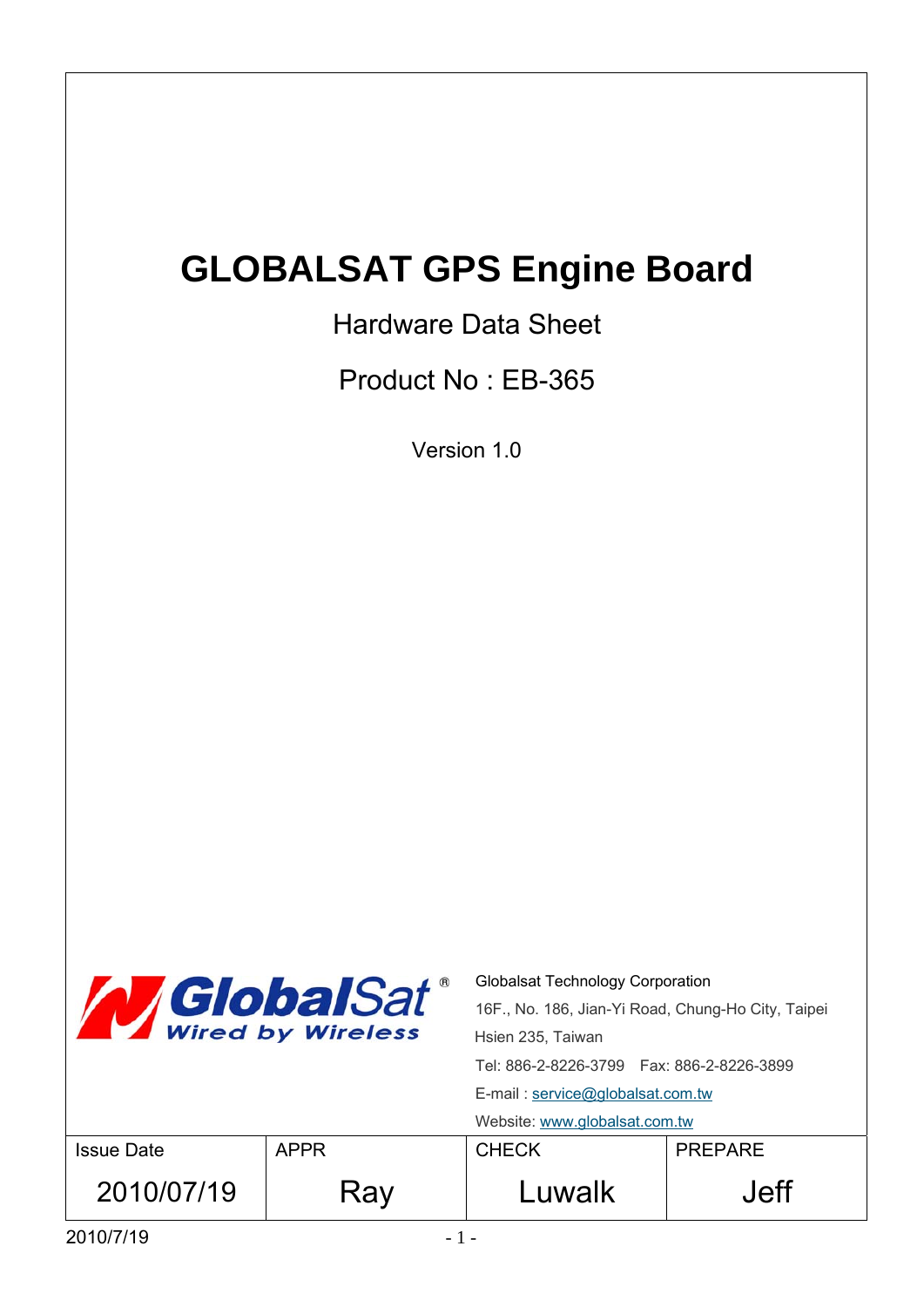

# **Product Description**

## **Product Description**

EB-365 is a compact, high performance, and low power consumption GPS engine board. It uses SiRF Star III chipset which can track up to 20 satellites at a time and perform fast TTFF in weak signal environments. EB-365 is suitable for the following applications:

- Automotive navigation
- Personal positioning
- Fleet management
- Mobile phone navigation
- Marine navigation

#### **Product Features**

- SiRF star III high performance GPS Chipset
- Very high sensitivity (Tracking Sensitivity: -159 dBm)
- Extremely fast TTFF (Time To First Fix) at low signal level
- Serial port
- I2C interface
- 4Mb flash
- **Built-in LNA**
- z Compact size (16mm \* 12.2 mm \* 2.4mm) suitable for space-sensitive application
- One size component, easy to mount on another PCB board
- z Support NMEA 0183 V2.3 (Output: GGA, GSA, GSV, RMC**,** VTG, GLL, ZDA)
- Support SiRF binary protocol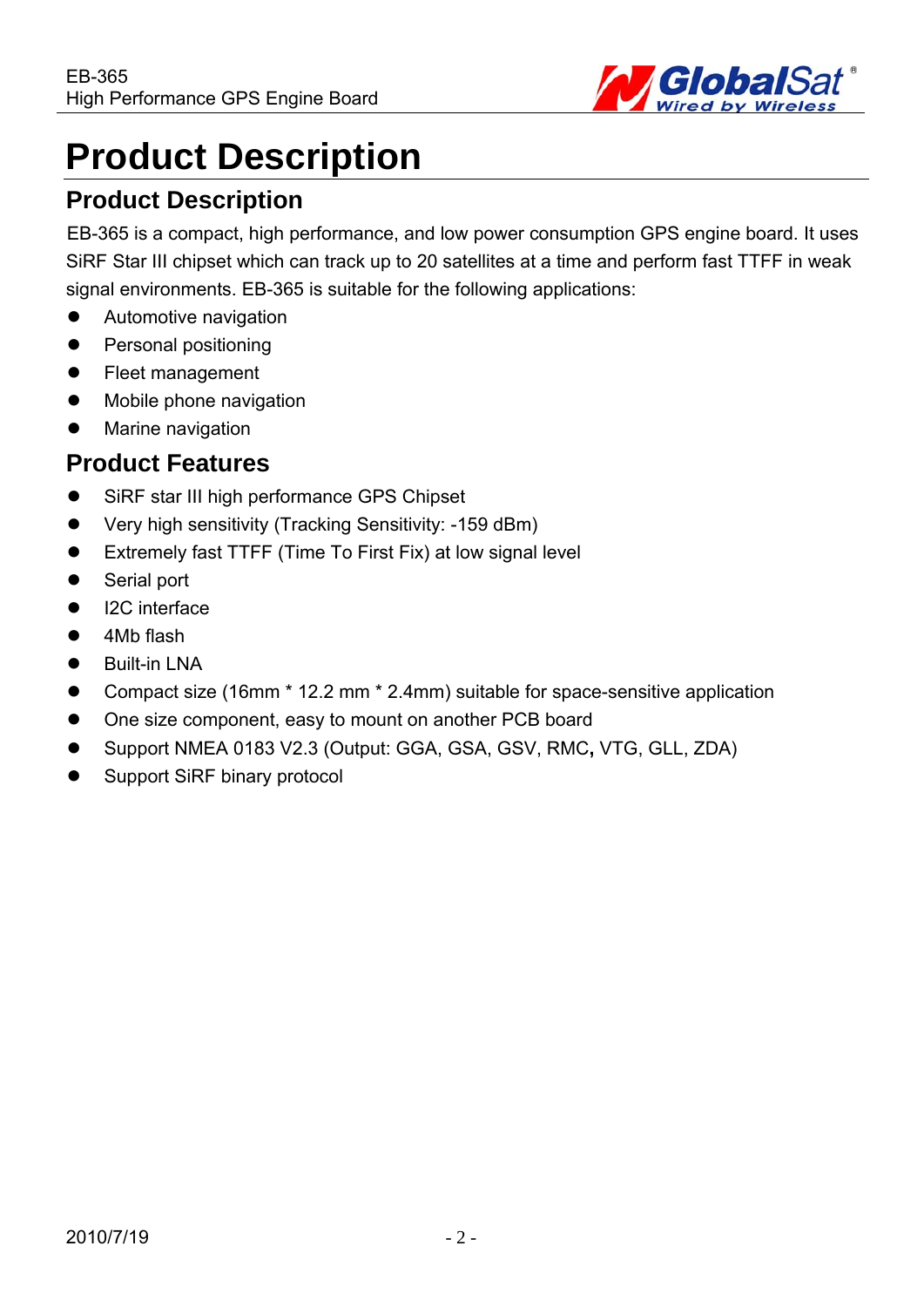

## **Product Block Diagram**



## **Product Pin Description**

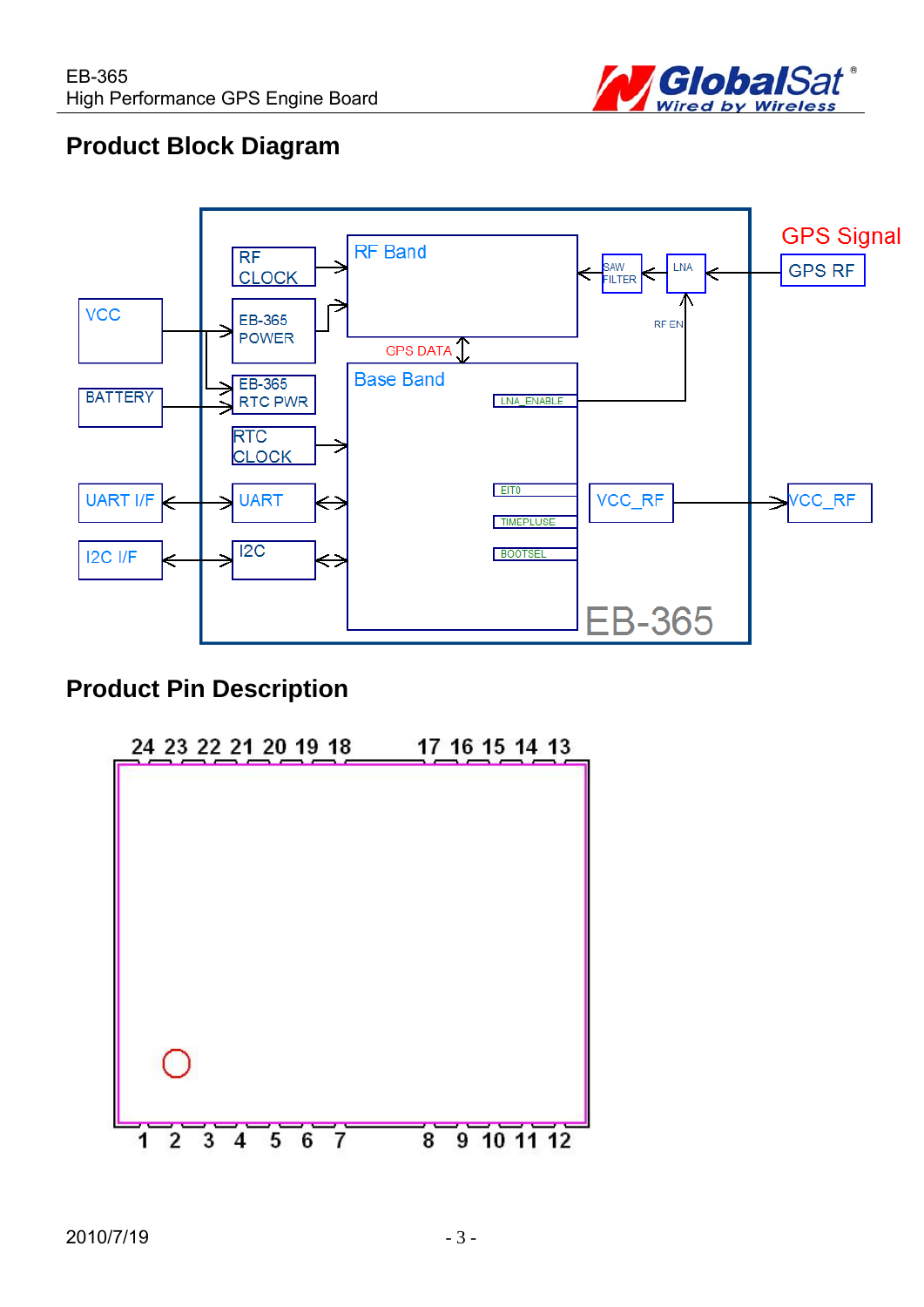

| <b>PIN Number(s)</b> | <b>Name</b>      | <b>Type</b>  | <b>Description</b>                             | <b>Note</b> |
|----------------------|------------------|--------------|------------------------------------------------|-------------|
| 1,2,5,7,8,14,15,     | <b>NC</b>        |              |                                                |             |
| 16,17                |                  |              |                                                |             |
| 3                    | <b>TIMEPULSE</b> | $\circ$      | One pulse per second output. (1PPS)            | 2,3         |
| $\overline{4}$       | EIT <sub>0</sub> |              | <b>External Interrupt</b>                      | 1           |
| 6                    | <b>BOOTSEL</b>   | $\mathbf{I}$ | Set this pin to high for programming flash.    | 2           |
| 9                    | VCC RF           | $\circ$      | Supply Antenna Bias voltage (V=VCC)            |             |
| 10, 12, 13, 24       | <b>GND</b>       | P            | Ground.                                        |             |
| 11                   | RF IN            | <b>RF</b>    | GPS antenna input                              |             |
| 18                   | <b>SDA</b>       | 1/O          | <b>I2C DATA</b>                                | 1,3         |
| 19                   | <b>SCL</b>       | 1/O          | <b>I2C Clock</b>                               | 1,3         |
|                      |                  |              | This is the main transmits channel for         |             |
| 20                   | <b>TxD</b>       | $\Omega$     | outputting navigation and measurement data     |             |
|                      |                  |              | to user's navigation software or user written  |             |
|                      |                  |              | software. Output TTL level, $0V \sim 2.85V$ .  |             |
|                      |                  |              | This is the main receive channel for receiving |             |
| 21                   | <b>RxD</b>       |              | software commands to the engine board from     | 1           |
|                      |                  |              | SiRFdemo software or from user written         |             |
|                      |                  |              | software.                                      |             |
| 22                   | V BAT            | P            | Backup battery supply voltage                  |             |
| 23                   | <b>VCC</b>       | P            | Main power supply to the engine board.         |             |

<Note>

1. Internal pull-up resistor (100KΩ nominal).

2. Internal pull-down resistor (100KΩ nominal).

3. Default input at reset.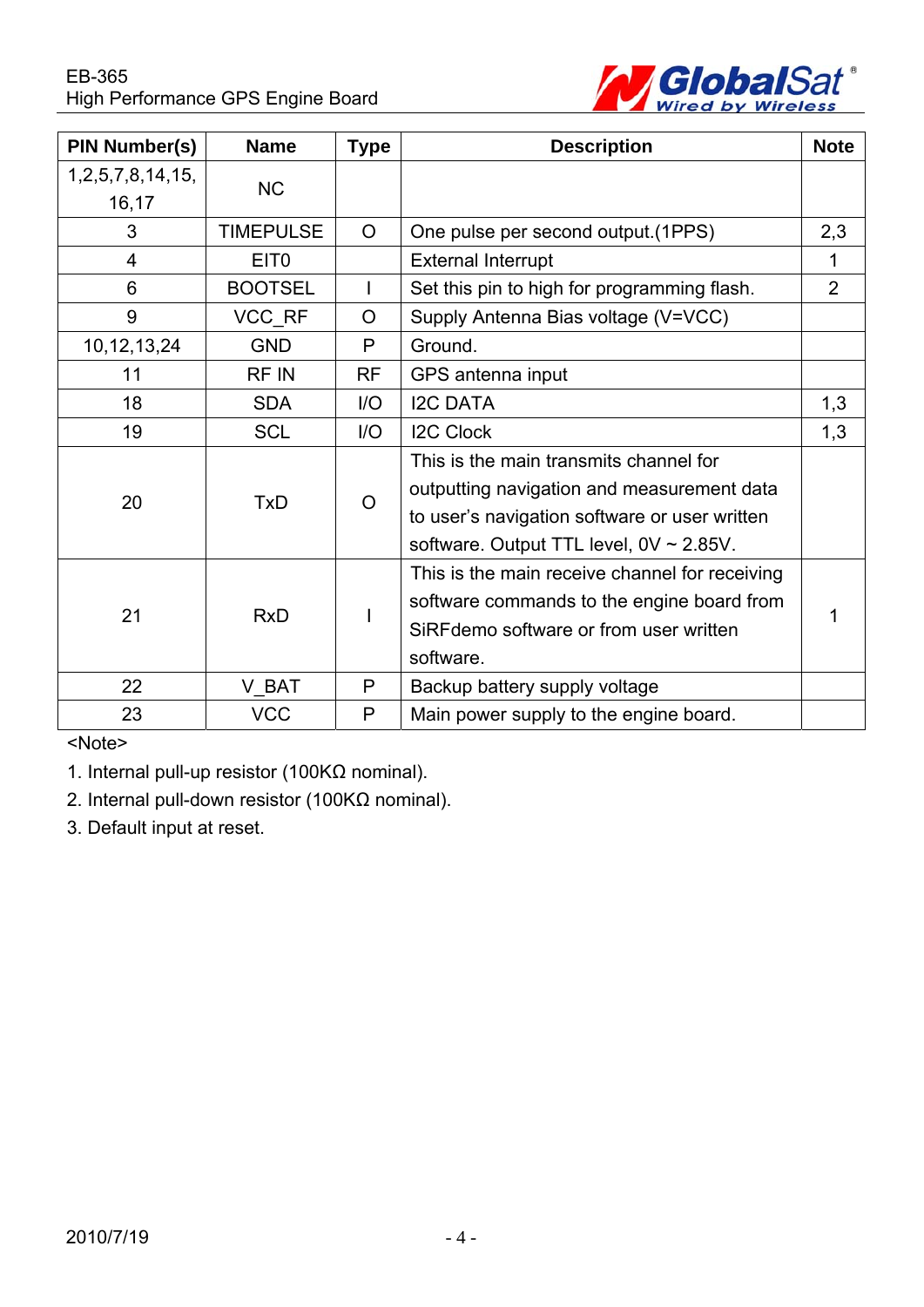

## **Electrical Specification**

#### **Absolute Maximums Ratings**

| Parameter                                                           | Min.              | Typ.  | Max.            | <b>Conditions</b> | Unit   |
|---------------------------------------------------------------------|-------------------|-------|-----------------|-------------------|--------|
| <b>POWER Supply</b>                                                 |                   |       |                 |                   |        |
| Main power supply                                                   | 3.1               | 3.3   | 3.5             |                   | $\vee$ |
| Backup battery supply                                               | 2.0               |       | 3.5             |                   | $\vee$ |
| Main power supply Current                                           | 23                | 25    | 27              |                   | mA     |
| Backup battery supply Current                                       | 4.5               | 5     | 5.5             |                   | uA     |
| Interface (VCC = 3.3V, VBAT= 3.3V, Operation Temp.= $25^{\circ}$ C) |                   |       |                 |                   |        |
| <b>High Level input Voltage</b>                                     | $0.7*VDD$         |       | 3.5             |                   | $\vee$ |
| Low Level input Voltage                                             | $-0.3$            |       | $0.3*VDD$       |                   | $\vee$ |
| <b>High Level input Current</b>                                     | $-10$             |       | 10              | $(V=2.85V)$       | uA     |
|                                                                     |                   |       | 60              | (with Pull Low)   |        |
| Low Level input Current                                             | $-10$             |       | 10 <sup>°</sup> | $(V=0V)$          | uA     |
|                                                                     |                   |       | $-60$           | (with Pull High)  |        |
| <b>High Level output Voltage</b>                                    | $0.75^{\ast}$ VDD |       |                 |                   | $\vee$ |
| Low Level output Voltage                                            |                   |       | $0.25^*VDD$     |                   | V      |
| <b>RF</b> Input                                                     |                   |       |                 |                   |        |
| Input Impedance                                                     |                   | 50    |                 |                   | Ω      |
| <b>Operating Frequency</b>                                          |                   | 1.575 |                 |                   | Ghz    |

☆ VDD is 2.85V for SiRF STARIII CHIP

## **Environmental Characteristics**

| Parameter                    | Min | <b>VD</b> | <b>Max</b> | Unit             |
|------------------------------|-----|-----------|------------|------------------|
| <b>Humidity Range</b>        | ხ   |           | 95         | % non-condensing |
| <b>Operation Temperature</b> | -40 | 25        | 85         | $\sim$           |
| <b>Storage Temperature</b>   | -40 |           | 85         | $\sim$           |

#### **Physical Characteristic**

| Type   24-pin stamp holes                             |
|-------------------------------------------------------|
| Dimensions   16mm $X$ 12.2mm $X$ 2.4mm ( $\pm$ 0.2mm) |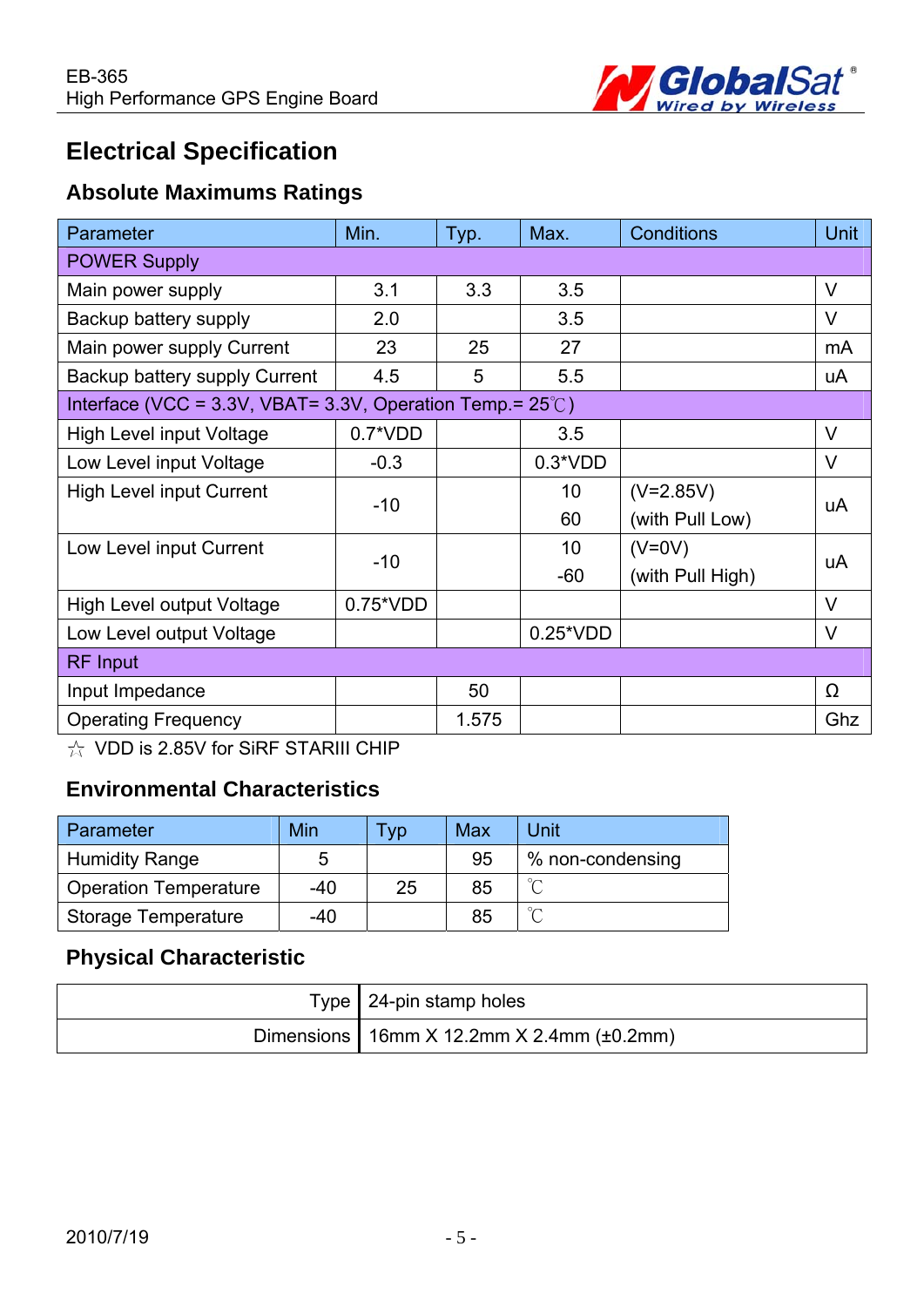

#### **Receiver Performance**

|                                           | Tracking:                | $-159$ d $Bm$    |  |
|-------------------------------------------|--------------------------|------------------|--|
| Sensitivity                               | Autonomous acquisition : | $-142$ dBm       |  |
|                                           | Cold Start - Autonomous  | $<$ 35s          |  |
| Time-To-First-Fix <sup>2</sup>            | Warm Start - Autonomous  | $<$ 35s          |  |
|                                           | Hot Start - Autonomous   | < 1s             |  |
| Horizontal Position Accuracy <sup>3</sup> | Autonomous               | < 2.5m           |  |
|                                           | <b>SBAS</b>              | < 2.0m           |  |
| Velocity Accuracy <sup>4</sup>            | Speed                    | $< 0.01$ m/s     |  |
|                                           | Heading                  | $< 0.01$ degrees |  |
| Reacquisition                             | 0.1 second, average      |                  |  |
| Max Update Rate                           | $5$ Hz                   |                  |  |
| Maximum Altitude                          | < 18,000 meter           |                  |  |
| <b>Maximum Velocity</b>                   | < 515 meter/ second      |                  |  |
| <b>Maximum Acceleration</b>               | $<$ 4G                   |                  |  |

<Note>

- 1. -142 dBm ≈ 28dB-Hz with 4 dB noise figure
- 2. 50% -130dBm Fu 0.5ppm Tu ±2s Pu 30Km
- 3. 50% 24hr static, -130dBm
- 4. 50% @ 30m/s

#### **Package Dimensions**



**Unit: mm**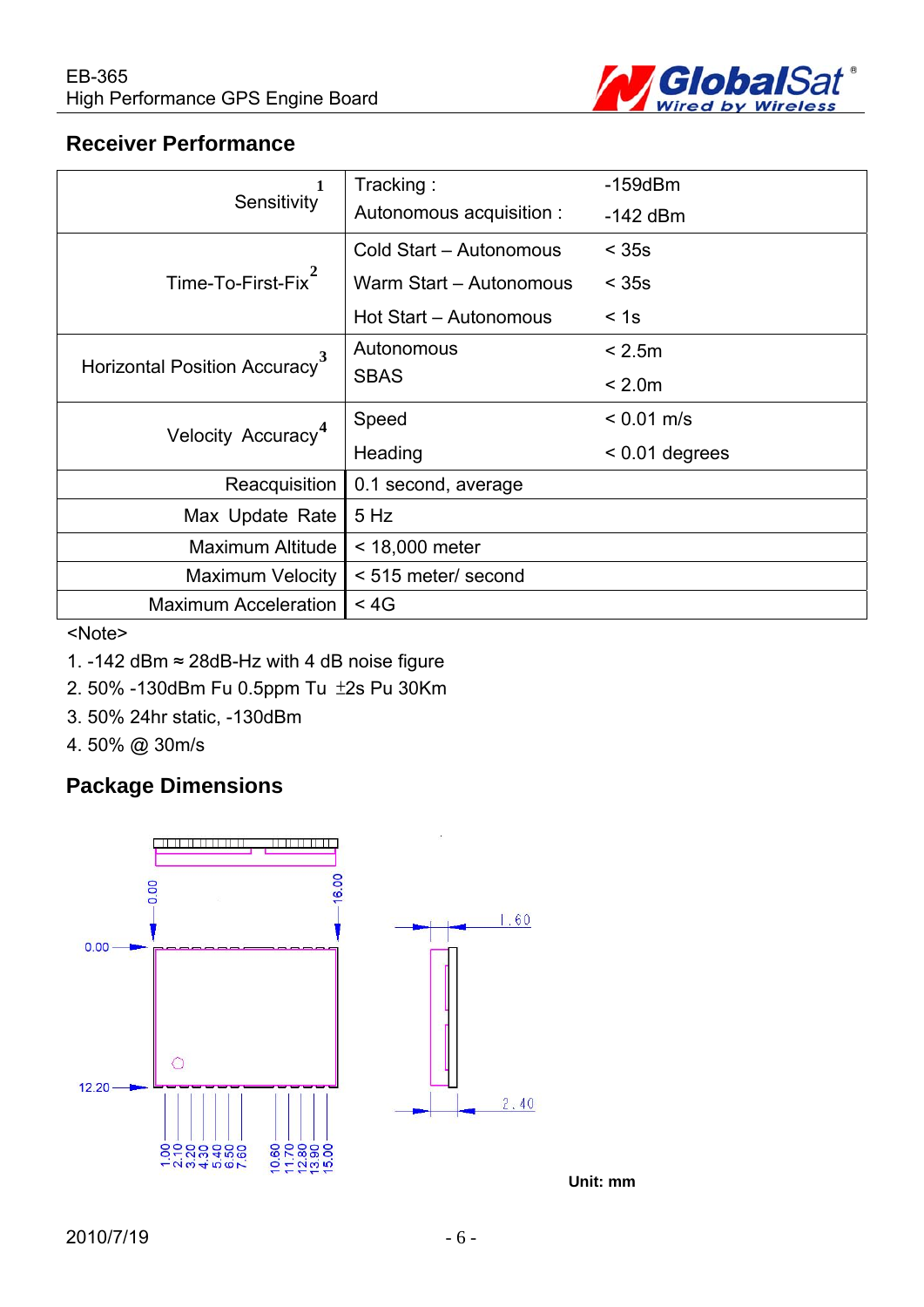

# **Application**

## **Application Circuit**



## **POWER Circuit**



#### **GPS Active Antenna Specifications (Recommendation)**

| Frequency:        | 1575.42 + 2MHz | <b>Amplifier Gain:</b> | 18~22dB Typical |
|-------------------|----------------|------------------------|-----------------|
| Axial Ratio:      | 3 dB Typical   | Output VSWR:           | 2.0 Max.        |
| Output Impedance: | 50 $\Omega$    | Noise Figure:          | 2.0 dB Max      |
| Polarization:     | <b>RHCP</b>    | Antenna Input Voltage: | $2.85V$ (Typ.)  |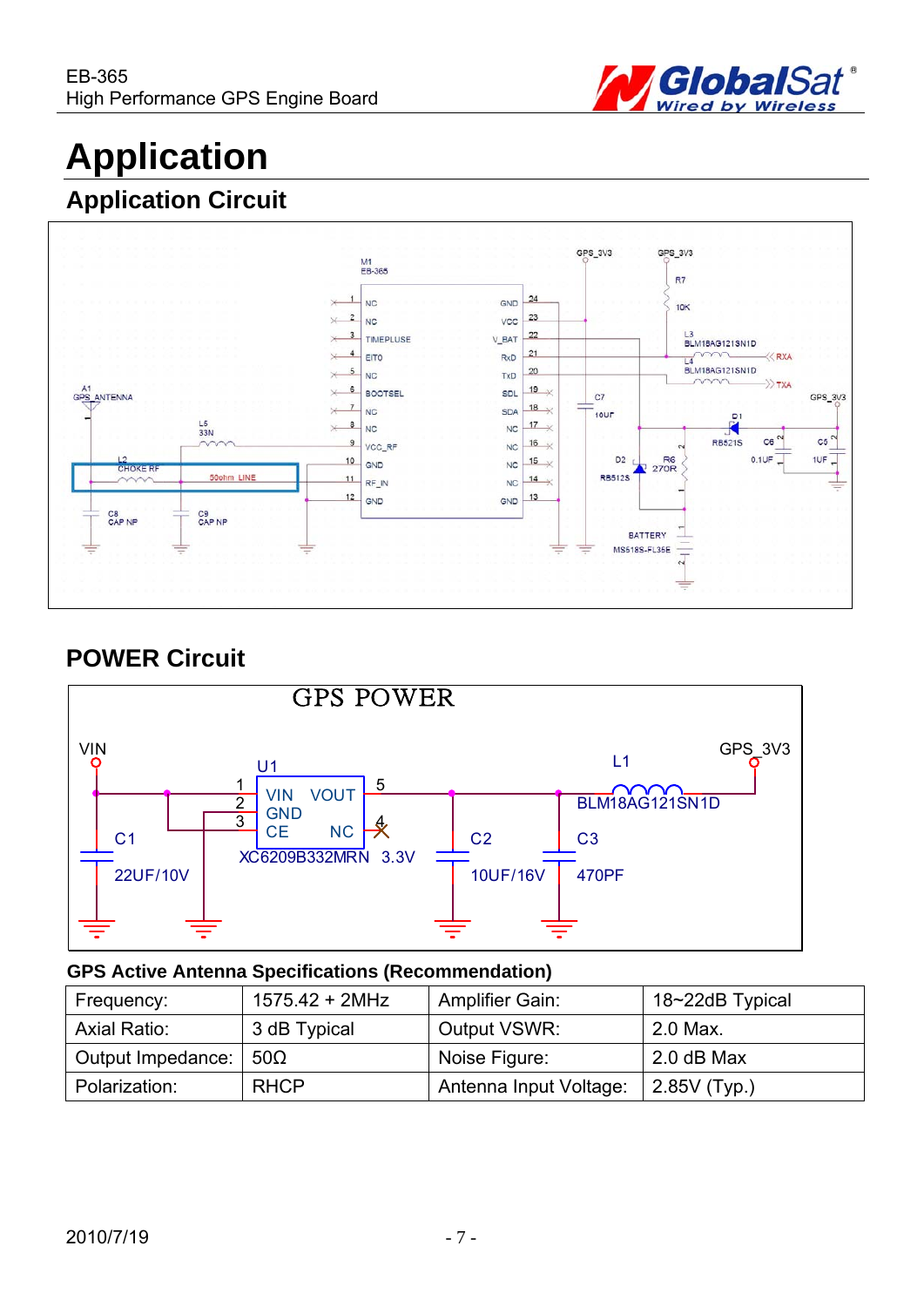

## **OPERATING Description**

#### **VCC**

This is the main power supply to the engine board. (3.1Vdc to 3.5Vdc)

#### **GND**

This is Ground pin for the baseband circuit.

#### **RxD**

This is the main channel for receiving software commands from SiRFdemo software or from your proprietary software.

#### **TxD**

This is the main transmits channel for outputting navigation and measurement data to user's navigation software or user written software. Output is TTL level, 0V ~ 2.85V.

#### **RF\_IN**

This pin receives signal of GPS analog via external active antenna. It has to be a controlled impedance trace at 50ohm. Do not have RF traces closed the other signal path and routing it on the top layer. Keep the RF traces as short as possible.

#### **VBAT**

This is the battery backup power input for the SRAM and RTC when main power is off. Without the external backup battery, EB-365 will always execute a cold star after turning on. To achieve the faster start-up offered by a hot or warm start, a battery backup must be connected. The battery voltage should be between 2.0V and 3.5V.

#### **EINT0**

This PIN is External Interrupt, If do not use it, Just NC.

#### **BOOTSEL**

Set this pin to high for programming flash in debug mode. If need programming EB-365 Flash, just pull-up 15KΩ resistor to 3.3V. When EB-365 used in normal function, this pin just NC.

#### **TIMEPLUSE**

This pin provides one pulse-per-second output from the board, which is synchronized to GPS time. This is not available in Trickle Power mode. If do not use it, Just NC.

#### **NC**

EB-365 reserves pin, Just NC.

#### **VCC\_RF**

VCC RF can supply Active Antenna Bias voltage(3.3V). This pin will supply Active Antenna. If do not use it, Just NC.

#### **I2C Interface**

EB-365 had I2C interface. This is second channel for outputting navigation and measurement data to user's navigation software or user written software. Output is TTL level,  $0V \sim 2.85V$ . If do not use it, Just NC.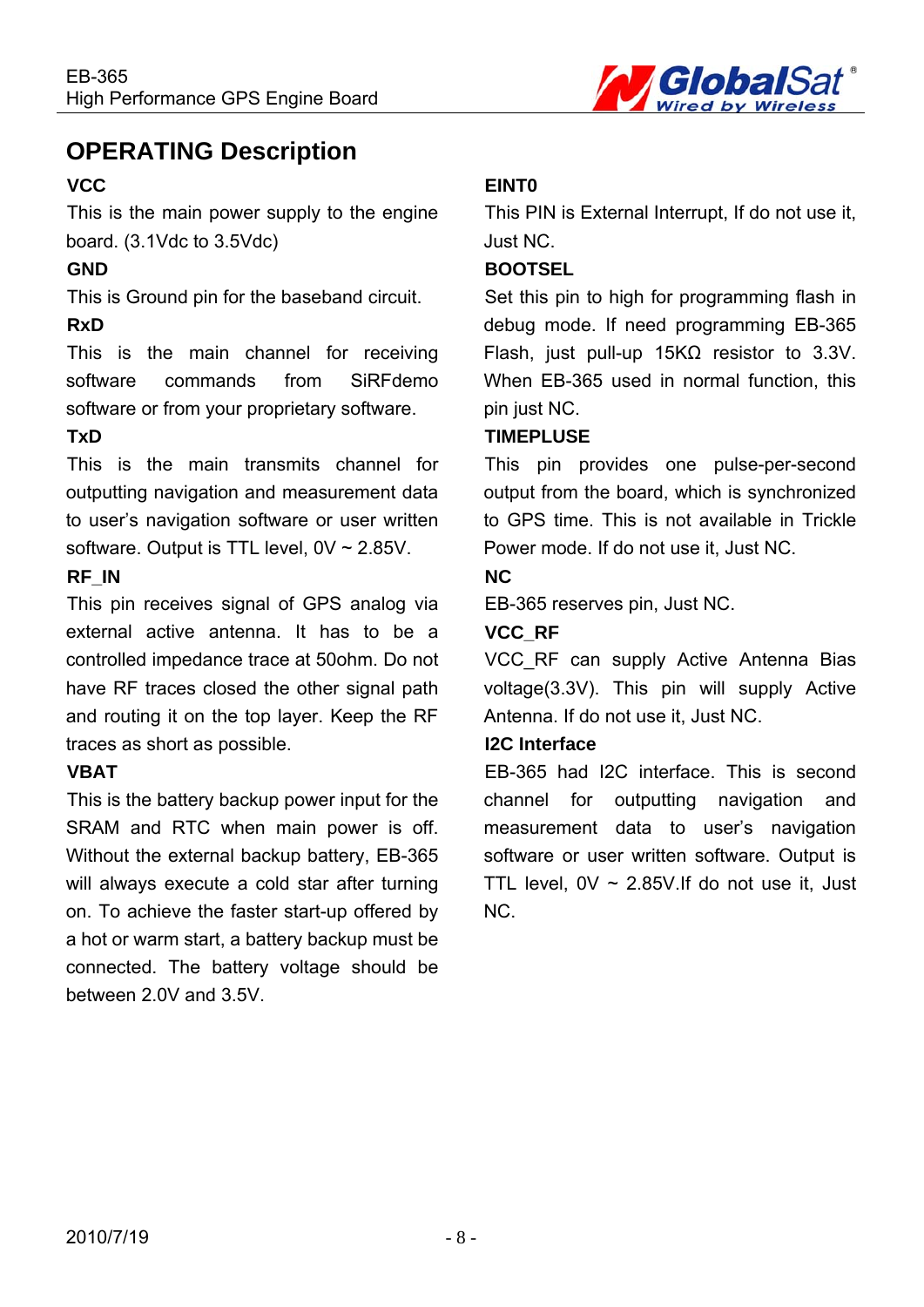

## **SOFTWARE COMMAND**

#### **NMEA Output Command**

#### GGA - Global Positioning System Fixed Data

Note – Fields marked in italic *red* apply only to NMEA version 2.3 (and later) in this NMEA message description

Table B-2 contains the values for the following example:

#### **\$GPGGA,161229.487,3723.2475,N,12158.3416,W,1,07,1.0,9.0,M,,,,0000\*18**

#### Table B-2 GGA Data Format

| Name                          | Example    | <b>Units</b> | Description                             |
|-------------------------------|------------|--------------|-----------------------------------------|
| Message ID                    | \$GPGGA    |              | <b>GGA protocol header</b>              |
| <b>UTC Time</b>               | 161229.487 |              | hhmmss.sss                              |
| Latitude                      | 3723.2475  |              | ddmm.mmmm                               |
| N/S Indicator                 | N          |              | N=north or S=south                      |
| Longitude                     | 12158.3416 |              | dddmm.mmmm                              |
| E/W Indicator                 | W          |              | E=east or W=west                        |
| Position Fix Indicator        |            |              | See Table B-3                           |
| <b>Satellites Used</b>        | 07         |              | Range 0 to 12                           |
| <b>HDOP</b>                   | 1.0        |              | <b>Horizontal Dilution of Precision</b> |
| MSL Altitude <sup>1</sup>     | 9.0        | meters       |                                         |
| <b>Units</b>                  | M          | meters       |                                         |
| Geoid Separation <sup>1</sup> |            | meters       |                                         |
| <b>Units</b>                  | M          | meters       |                                         |
| Age of Diff. Corr.            |            | second       | Null fields when DGPS is not used       |
| Diff. Ref. Station ID         | 0000       |              |                                         |
| Checksum                      | $*18$      |              |                                         |
| <cr><lf></lf></cr>            |            |              | End of message termination              |

SiRF Technology Inc. does not support geoid corrections. Values are WGS84 ellipsoid heights.

#### Table B-3 Position Fix Indicator

| Value | Description                           |
|-------|---------------------------------------|
|       | Fix not available or invalid          |
|       | GPS SPS Mode, fix valid               |
|       | Differential GPS, SPS Mode, fix valid |
| 3     | Not supported                         |
| 6     | Dead Reckoning Mode, fix valid        |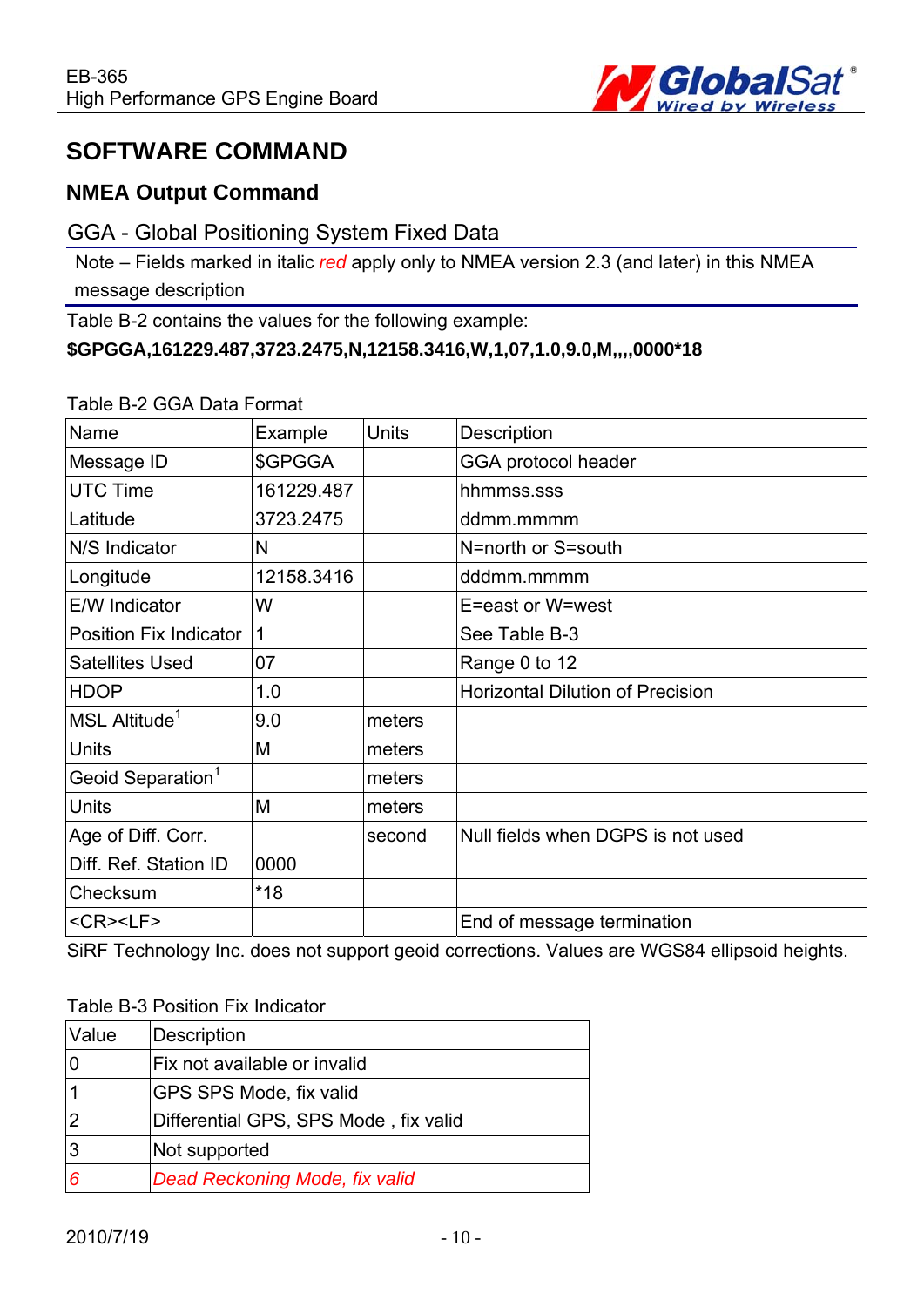

#### GLL - Geographic Position-Latitude/Longitude

Note – Fields marked in italic *red* apply only to NMEA version 2.3 (and later) in this NMEA message description

Table B-4 contains the values for the following example:

#### **\$GPGLL,3723.2475,N,12158.3416,W,161229.487,A,A\*41**

Table B-4 GLL Data Format

| Name                               | Example    | <b>Units</b> | <b>Description</b>               |
|------------------------------------|------------|--------------|----------------------------------|
| Message ID                         | \$GPGLL    |              | <b>GLL protocol header</b>       |
| Latitude                           | 3723.2475  |              | ddmm.mmmm                        |
| <b>N/S</b> Indicator               | n          |              | N=north or S=south               |
| Longitude                          | 12158.3416 |              | dddmm.mmmm                       |
| <b>E/W</b> Indicator               | W          |              | E=east or W=west                 |
| <b>UTC Position</b>                | 161229.487 |              | hhmmss.sss                       |
| <b>Status</b>                      | A          |              | A=data valid or V=data not valid |
| Mode                               | А          |              | A=Autonomous, D=DGPS, E=DR       |
|                                    |            |              | N=Output Data Not Valid          |
| Checksum                           | $*41$      |              |                                  |
| $<$ CR $>$ <lf<math>&gt;</lf<math> |            |              | End of message termination       |

#### GSA - GNSS DOP and Active Satellites

Table B-5 contains the values for the following example:

#### **\$GPGSA,A,3,07,02,26,27,09,04,15,,,,,,1.8,1.0,1.5\*33**

Table B-5 GSA Data Format

| Name                        | Example | <b>Units</b> | <b>Description</b>               |
|-----------------------------|---------|--------------|----------------------------------|
| Message ID                  | \$GPGSA |              | GSA protocol header              |
| Mode 1                      | A       |              | See Table B-6                    |
| Mode 2                      | 3       |              | See Table B-7                    |
| Satellite Used <sup>1</sup> | 07      |              | Sv on Channel 1                  |
| Satellite Used <sup>1</sup> | 02      |              | Sv on Channel 2                  |
|                             |         |              |                                  |
| Satellite Used <sup>1</sup> |         |              | Sv on Channel 12                 |
| PDOP <sup>2</sup>           | 1.8     |              | Position dilution of Precision   |
| HDOP <sup>2</sup>           | 1.0     |              | Horizontal dilution of Precision |
| VDOP <sup>2</sup>           | 1.5     |              | Vertical dilution of Precision   |
| Checksum                    | $*33$   |              |                                  |
| <cr><lf></lf></cr>          |         |              | End of message termination       |

Satellite used in solution.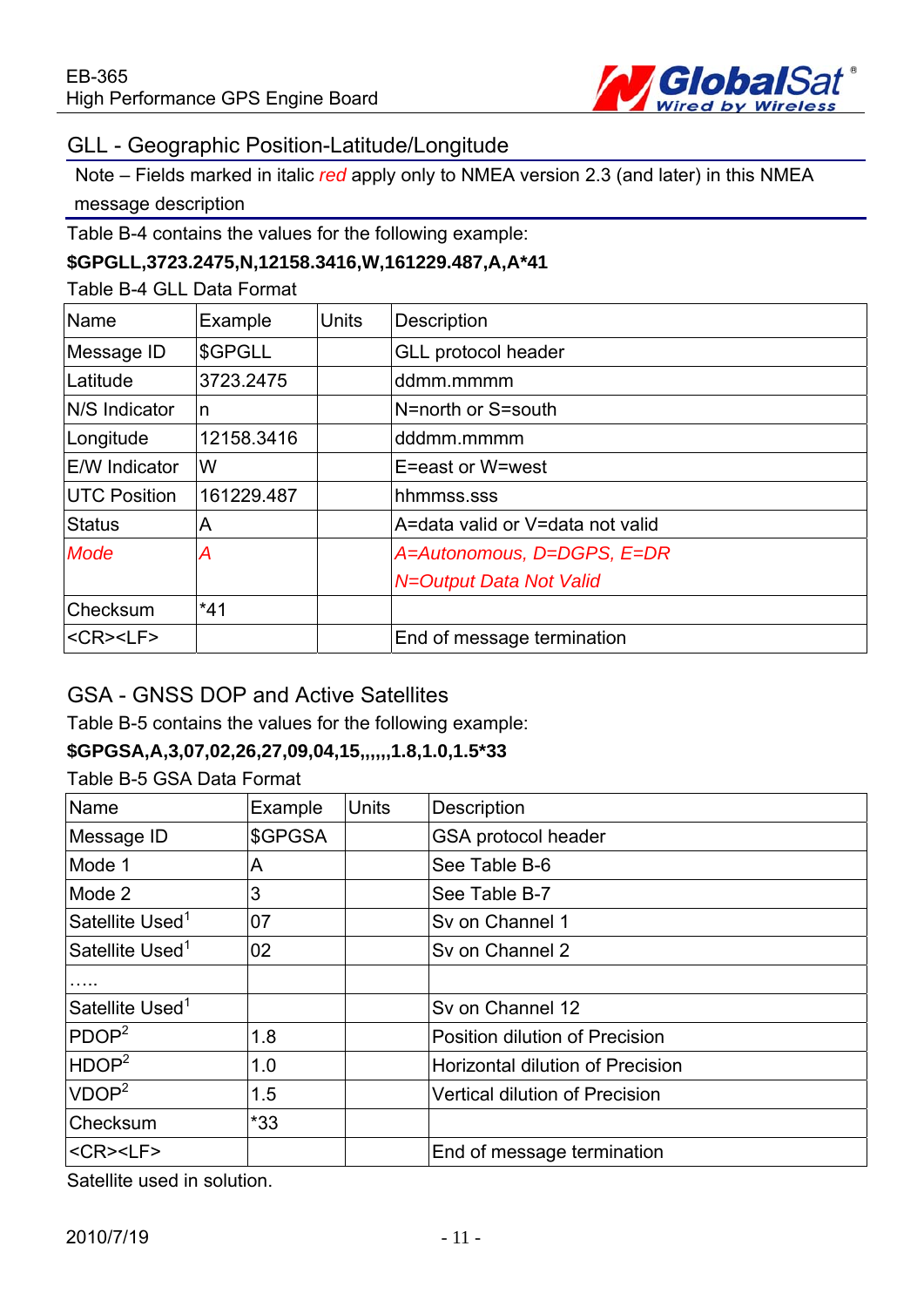

Maximum DOP value reported is 50. When 50 is reported, the actual DOP may be much larger.

#### Table B-6 Mode1

| Value | Description                                  |
|-------|----------------------------------------------|
| ΙM    | Manual-forced to operate in 2D or 3D mode    |
| IA    | 2D automatic-allowed to automatically switch |
|       | 2D/3D                                        |

#### Table B-7 Mode 2

| Value | Description              |
|-------|--------------------------|
|       | <b>Fix Not Available</b> |
| c     |                          |
| ാ     |                          |

GSV - GNSS Satellites in View

Table B-8 contains the values for the following example:

#### **\$GPGSV,2,1,07,07,79,048,42,02,51,062,43,26,36,256,42,27,27,138,42\*71 \$GPGSV,2,2,07,09,23,313,42,04,19,159,41,15,12,041,42\*41**

Table B-8 GSV Data Format

| Name                               | Example        | <b>Units</b> | Description                           |
|------------------------------------|----------------|--------------|---------------------------------------|
| Message ID                         | \$GPGSV        |              | GSV protocol header                   |
| Number of                          | $\overline{2}$ |              | Range 1 to 3                          |
| Messages1                          |                |              |                                       |
| Message Number1                    | $\mathbf{1}$   |              | Range 1 to 3                          |
| Satellites in View1                | 07             |              |                                       |
| Satellite ID                       | 07             |              | Channel 1(Range 1 to 32)              |
| Elevation                          | 79             | degrees      | Channel 1(Maximum90)                  |
| Azimuth                            | 048            | degrees      | Channel 1(True, Range 0 to 359)       |
| SNR(C/No)                          | 42             | dBHz         | Range 0 to 99, null when not tracking |
|                                    |                |              |                                       |
| Satellite ID                       | 27             |              | Channel 4 (Range 1 to 32)             |
| Elevation                          | 27             | Degrees      | Channel 4(Maximum90)                  |
| <b>Azimuth</b>                     | 138            | Degrees      | Channel 4(True, Range 0 to 359)       |
| SNR(C/No)                          | 42             | dBHz         | Range 0 to 99, null when not tracking |
| Checksum                           | $*71$          |              |                                       |
| $<$ CR $>$ <lf<math>&gt;</lf<math> |                |              | End of message termination            |

Depending on the number of satellites tracked, multiple messages of GSV data may be required. In some software versions, the maximum number of satellites reported as visible is limited to 12, even though more may be visible.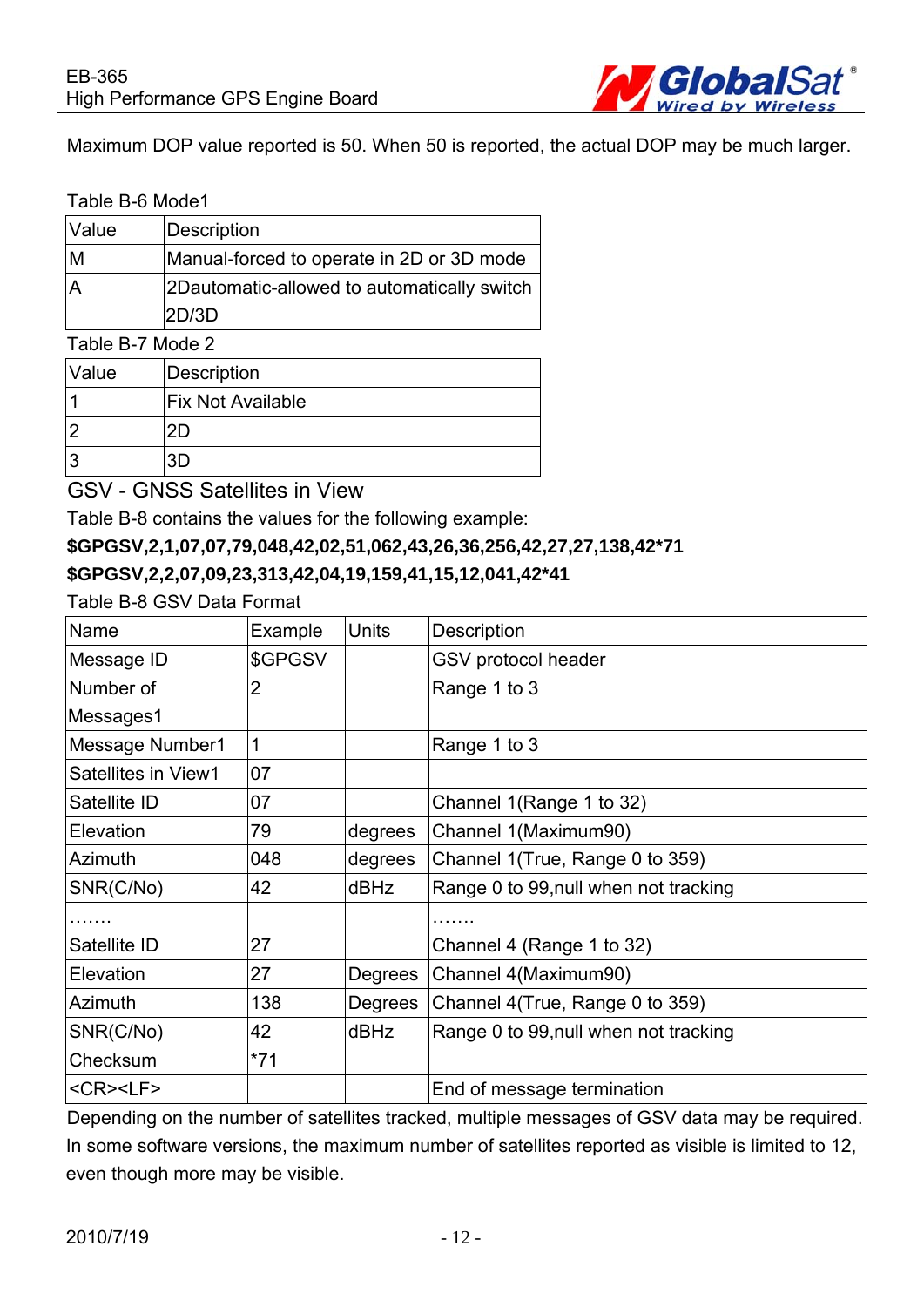

#### RMC - Recommended Minimum Specific GNSS Data

Note – Fields marked in italic *red* apply only to NMEA version 2.3 (and later) in this NMEA message description

Table B-10 contains the values for the following example:

#### **\$GPRMC,161229.487,A,3723.2475,N,12158.3416,W,0.13,309.62,120598,,\*10**

Table B-10 RMC Data Format

| Name                             | Example    | Units   | Description                      |
|----------------------------------|------------|---------|----------------------------------|
| Message ID                       | \$GPRMC    |         | RMC protocol header              |
| <b>UTC Time</b>                  | 161229.487 |         | hhmmss.sss                       |
| Status <sup>1</sup>              | A          |         | A=data valid or V=data not valid |
| Latitude                         | 3723.2475  |         | ddmm.mmmm                        |
| N/S Indicator                    | N          |         | N=north or S=south               |
| Longitude                        | 12158.3416 |         | dddmm.mmmm                       |
| <b>E/W Indicator</b>             | W          |         | E=east or W=west                 |
| <b>Speed Over Ground</b>         | 0.13       | knots   |                                  |
| <b>Course Over Ground</b>        | 309.62     | degrees | <b>True</b>                      |
| Date                             | 120598     |         | ddmmyy                           |
| Magnetic Variation <sup>2</sup>  |            | degrees | E=east or W=west                 |
| East/West Indicator <sup>2</sup> | ΙE         |         | E=east                           |
| Mode                             | А          |         | A=Autonomous, D=DGPS, E=DR       |
|                                  |            |         | N=Output Data Not Valid          |
| Checksum                         | $*10$      |         |                                  |
| <cr><lf></lf></cr>               |            |         | End of message termination       |

- 1. A valid status is derived from all the parameters set in the software. This includes the minimum number of satellites required, any DOP mask setting, presence of DGPS corrections, etc. If the default or current software setting requires that a factor is met, then if that factor is not met the solution will be marked as invalid.
- 2. SiRF Technology Inc. does not support magnetic declination. All "course over ground" data are geodetic WGS84 directions relative to true North.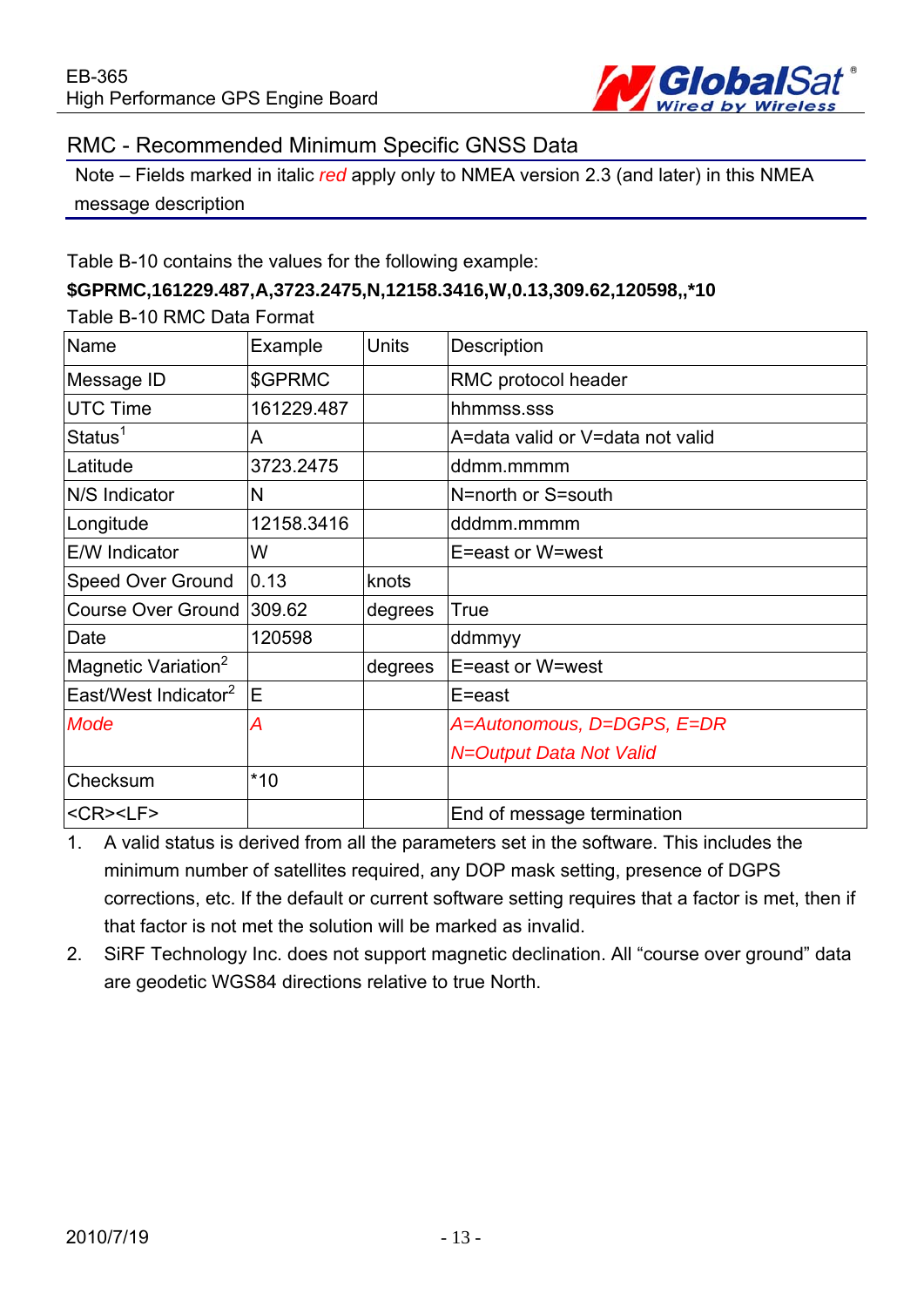

#### VTG - Course Over Ground and Ground Speed

Note – Fields marked in italic *red* apply only to NMEA version 2.3 (and later) in this NMEA message description

Table B-12 contains the values for the following example:

#### **\$GPVTG,309.62,T,,M,0.13,N,0.2,K,A\*23**

Table B-10 RMC Data Format

| Name                               | Example | <b>Units</b> | Description                |
|------------------------------------|---------|--------------|----------------------------|
| Message ID                         | \$GPVTG |              | VTG protocol header        |
| Course                             | 309.62  | degrees      | Measured heading           |
| Reference                          |         |              | <b>True</b>                |
| Course                             |         | degrees      | Measured heading           |
| Reference                          | M       |              | Magnetic <sup>1</sup>      |
| Speed                              | 0.13    | knots        | Measured horizontal speed  |
| <b>Units</b>                       | N       |              | Knots                      |
| Speed                              | 0.2     | Km/hr        | Measured horizontal speed  |
| <b>Units</b>                       | K       |              | Kilometers per hour        |
| <b>Mode</b>                        | А       |              | A=Autonomous, D=DGPS, E=DR |
|                                    |         |              | N=Output Data Not Valid    |
| Checksum                           | $*23$   |              |                            |
| $<$ CR $>$ <lf<math>&gt;</lf<math> |         |              | End of message termination |

SiRF Technology Inc. does not support magnetic declination. All "course over ground" data are geodetic WGS84 directions.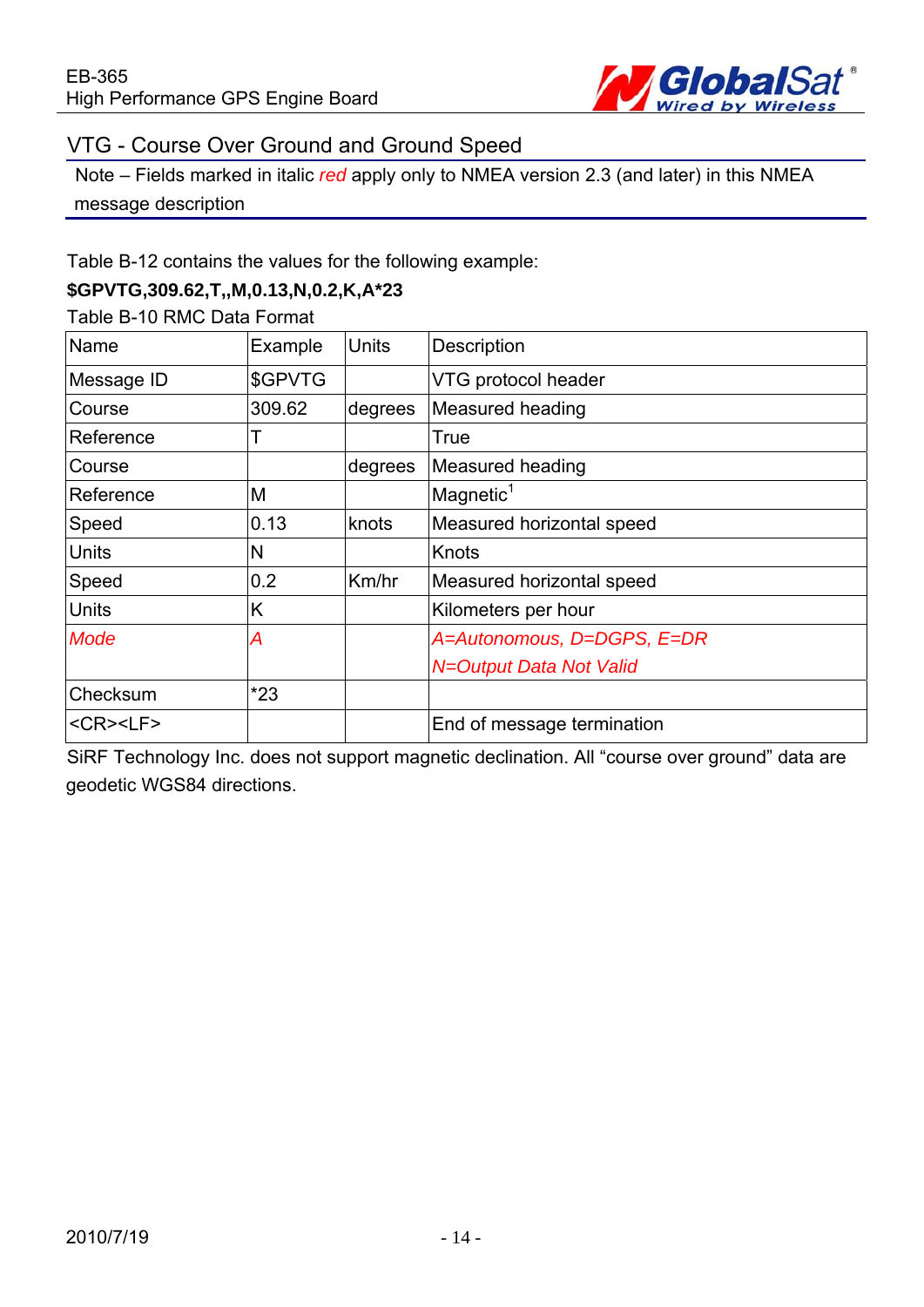

#### NMEA Input Command

#### **A). Set Serial Port ID: 100 Set PORTA parameters and protocol**

This command message is used to set the protocol (SiRF Binary, NMEA, or USER1) and/or the communication parameters (baud, data bits, stop bits, parity). Generally, this command would be used to switch the module back to SiRF Binary protocol mode where a more extensive command message set is available. For example, to change navigation parameters. When a valid message is received, the parameters will be stored in battery backed SRAM and then the receiver will restart using the saved parameters.

#### **Format:**

\$PSRF100,<protocol>,<baud>,<DataBits>,<StopBits>,<Parity>\*CKSUM<CR><LF>

| 0=SiRF Binary, 1=NMEA, 4=USER1                                                  |
|---------------------------------------------------------------------------------|
| 1200, 2400, 4800, 9600, 19200, 38400                                            |
| <databits>   8,7. Note that SiRF protocol is only valid f8 Data bits</databits> |
|                                                                                 |
| 0=None, 1=Odd, 2=Even                                                           |
|                                                                                 |

Example 1: Switch to SiRF Binary protocol at 9600,8,N,1

\$PSRF100,0,9600,8,1,0\*0C<CR><LF>

Example 2: Switch to User1 protocol at 38400,8,N,1

\$PSRF100,4,38400,8,1,0\*38<CR><LF>

\*\*Checksum Field: The absolute value calculated by exclusive-OR the 8 data bits of each character in the Sentence, between, but excluding "\$" and "\*". The hexadecimal value of the most significant and least significant 4 bits of the result are convertted to two ASCII characters (0-9, A-F) for transmission. The most significant character is transmitted first.

\*\*<CR><LF> : Hex 0D 0A

#### **B). Navigation lnitialization ID**:**101 Parameters required for start**

This command is used to initialize the module for a warm start, by providing current position (in X, Y, Z coordinates), clock offset, and time. This enables the receiver to search for the correct satellite signals at the correct signal parameters. Correct initialization parameters will enable the receiver to acquire signals more quickly, and thus, produce a faster navigational solution. When a valid Navigation Initialization command is received, the receiver will restart using the input parameters as a basis for satellite selection and acquisition.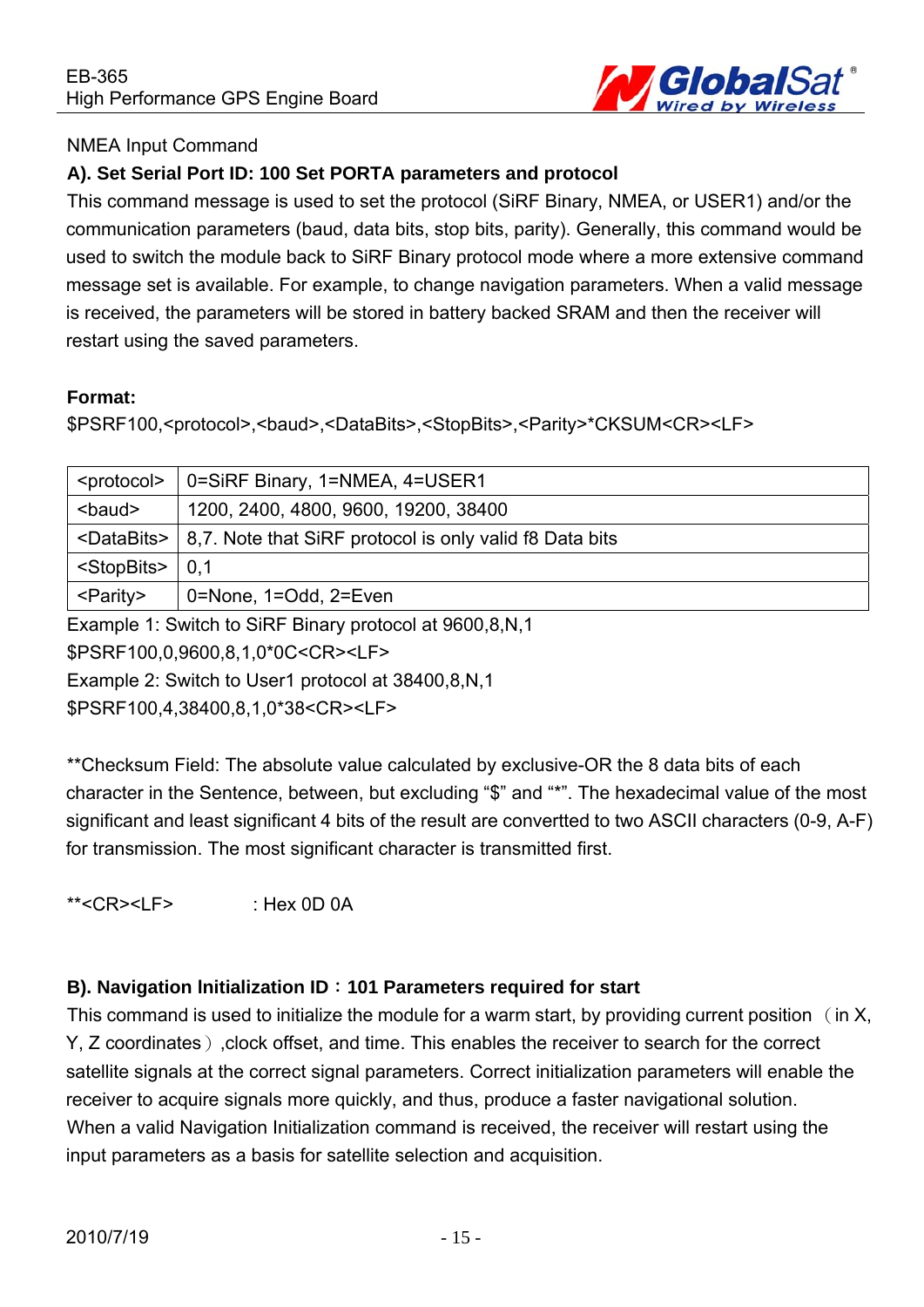

#### **Format**:

\$PSRF101,<X>,<Y>,<Z>,<ClkOffset>,<TimeOfWeek>,<WeekNo>,<chnlCount>,<ResetCfg>\*CK SUM<CR><LF>

| $<\!\!\times\!\!>$        | X coordinate position                                                           |
|---------------------------|---------------------------------------------------------------------------------|
|                           | <b>INT32</b>                                                                    |
| <y></y>                   | Y coordinate position                                                           |
|                           | <b>INT32</b>                                                                    |
| Z>                        | Z coordinate position                                                           |
|                           | <b>INT32</b>                                                                    |
| <clkoffset></clkoffset>   | Clock offset of the receiver in Hz, Use 0 for last saved value if available. If |
|                           | this is unavailable, a default value of 75000 for GSP1, 95000 for GSP 1/LX      |
|                           | will be used.                                                                   |
|                           | <b>INT32</b>                                                                    |
| <timeof week=""></timeof> | <b>GPS Time Of Week</b>                                                         |
|                           | <b>UINT32</b>                                                                   |
| <weekno></weekno>         | <b>GPS Week Number</b>                                                          |
|                           | UINT <sub>16</sub>                                                              |
|                           | ( Week No and Time Of Week calculation from UTC time)                           |
| <chnlcount></chnlcount>   | Number of channels to use 1-12. If your CPU throughput is not high enough,      |
|                           | you could decrease needed throughput by reducing the number of active           |
|                           | channels                                                                        |
|                           | <b>UBYTE</b>                                                                    |
| <resetcfg></resetcfg>     | bit mask                                                                        |
|                           | 0×01=Data Valid warm/hotstarts=1                                                |
|                           | 0×02=clear ephemeris warm start=1                                               |
|                           | 0×04=clear memory. Cold start=1                                                 |
|                           | <b>UBYTE</b>                                                                    |

Example: Start using known position and time.

\$PSRF101,-2686700,-4304200,3851624,96000,497260,921,12,3\*7F

#### **C). Set DGPS Port ID: 102 Set PORT B parameters for DGPS input**

This command is used to control Serial Port B that is an input only serial port used to receive RTCM differential corrections.

Differential receivers may output corrections using different communication parameters.

The default communication parameters for PORT B are 9600Baud, 8data bits, 0 stop bits, and no parity. If a DGPS receiver is used which has different communication parameters, use this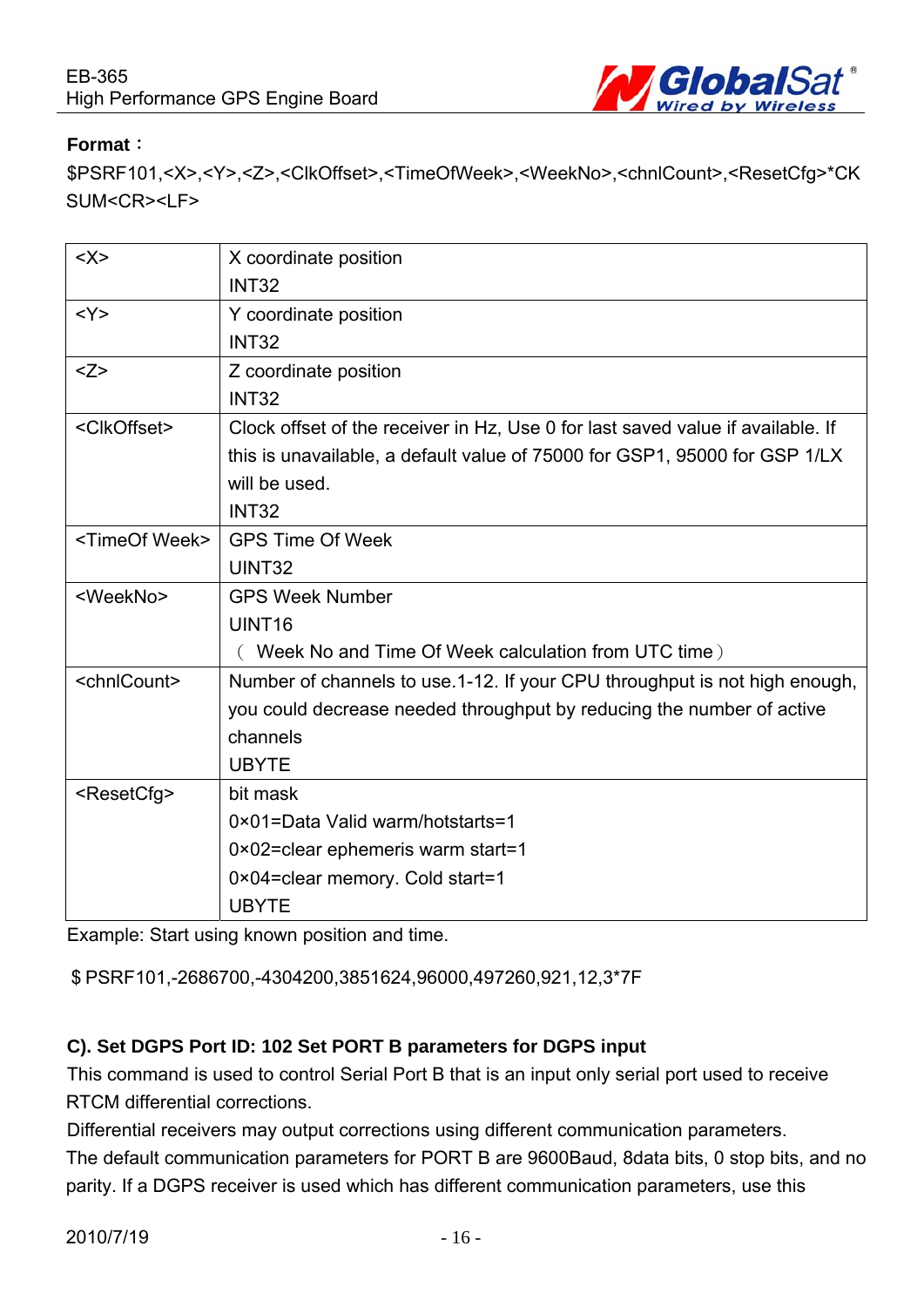

command to allow the receiver to correctly decode the data. When a valid message is received, the parameters will be stored in battery backed SRAM and then the receiver will restart using the saved parameters.

#### **Format:**

\$PSRF102,<Baud>,<DataBits>,<StopBits>,<Parity>\*CKSUM<CR><LF>

| <baud></baud>         | 1200,2400,4800,9600,19200,38400 |
|-----------------------|---------------------------------|
| <databits></databits> | 8                               |
| <stopbits></stopbits> | 0,1                             |
| <parity></parity>     | 0=None, Odd=1, Even=2           |

Example: Set DGPS Port to be 9600,8,N,1 \$PSRF102,9600,8,1.0\*12

#### **D). Query/Rate Control ID: 103 Query standard NMEA message and/or set output rate**

This command is used to control the output of standard NMEA message GGA, GLL, GSA, GSV, RMC, VTG. Using this command message, standard NMEA message may be polled once, or setup for periodic output. Checksums may also be enabled or disabled depending on the needs of the receiving program. NMEA message settings are saved in battery backed memory for each entry when the message is accepted.

#### Format:

\$PSRF103,<msg>,<mode>,<rate>,<cksumEnable>\*CKSUM<CR><LF>

| $<$ msg $>$                                            | 0=GGA,1=GLL,2=GSA,3=GSV,4=RMC,5=VTG                         |  |
|--------------------------------------------------------|-------------------------------------------------------------|--|
| <mode></mode>                                          | 0=SetRate,1=Query                                           |  |
| <rate></rate>                                          | Output every <rate>seconds, off=0, max=255</rate>           |  |
| <cksumenable></cksumenable>                            | 0=disable Checksum, 1=Enable checksum for specified message |  |
| Example 1: Query the GGA message with checksum enabled |                                                             |  |
| \$PSRF103,00,01,00,01*25                               |                                                             |  |

- Example 2: Enable VTG message for a 1Hz constant output with checksum enabled \$PSRF103,05,00,01,01\*20
- Example 3: Disable VTG message \$PSRF103,05,00,00,01\*21

#### **E). LLA Navigation lnitialization ID: 104 Parameters required to start using Lat/Lon/Alt**

This command is used to initialize the module for a warm start, by providing current position (in Latitude, Longitude, Altitude coordinates), clock offset, and time. This enables the receiver to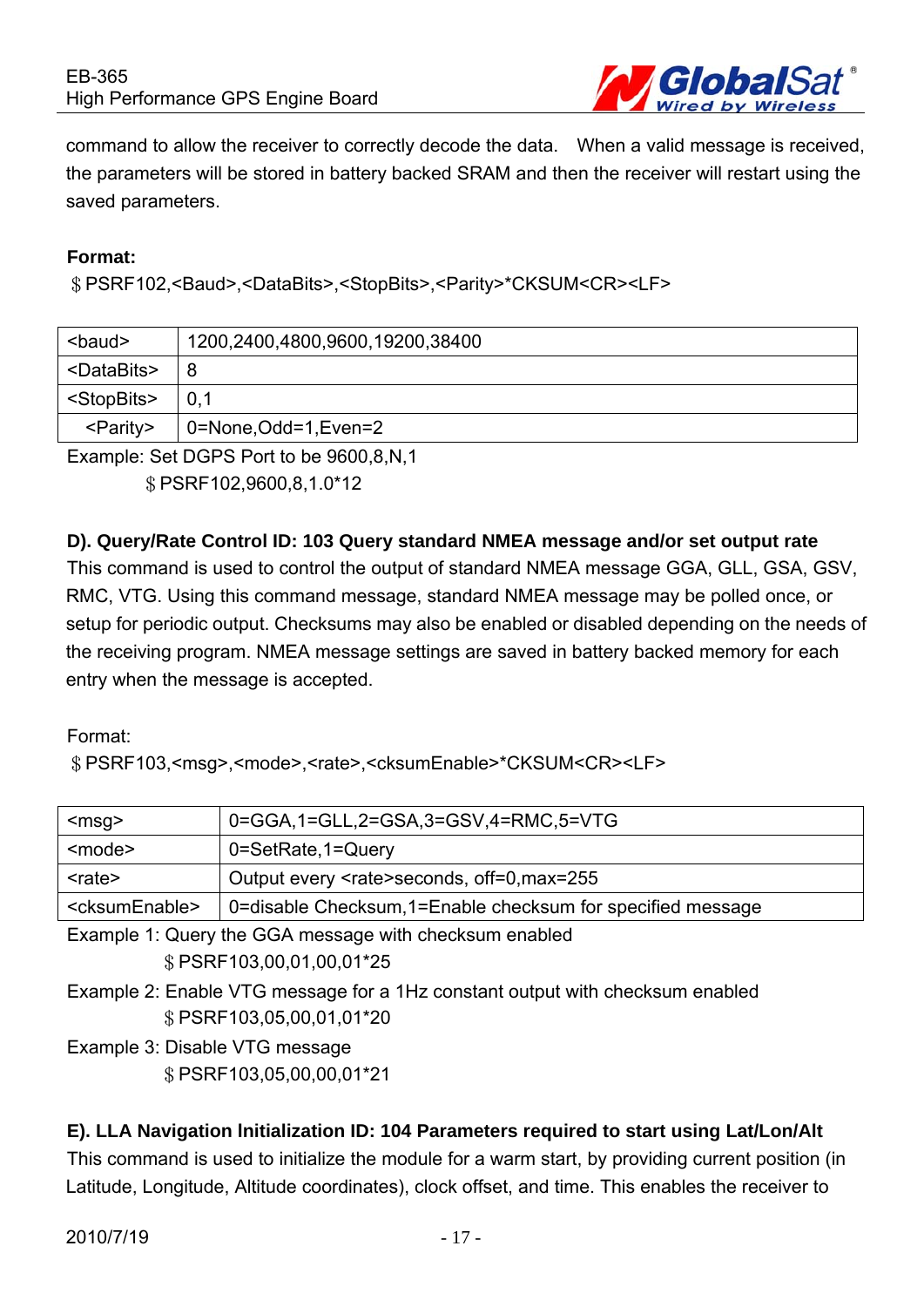

search for the correct satellite signals at the correct signal parameters. Correct initialization parameters will enable the receiver to acquire signals more quickly, and thus, will produce a faster navigational soution.

When a valid LLA Navigation Initialization command is received, the receiver will restart using the input parameters as a basis for satellite selection and acquisition.

#### Format:

\$PSRF104,<Lat>,<Lon>,<Alt>,<ClkOffset>,<TimeOfWeek>,<WeekNo>,<ChannelCount>, <ResetCfg>\*CKSUM<CR><LF>

| $<$ Lat $>$                   | Latitude position, assumed positive north of equator and negative south of      |  |
|-------------------------------|---------------------------------------------------------------------------------|--|
|                               | equator float, possibly signed                                                  |  |
| $<$ Lon $>$                   | Longitude position, it is assumed positive east of Greenwich and negative       |  |
|                               | west of Greenwich Float, possibly signed                                        |  |
| $<$ Alt $>$                   | Altitude position float, possibly signed                                        |  |
| <clkoffset></clkoffset>       | Clock Offset of the receiver in Hz, use 0 for last saved value if available. If |  |
|                               | this is unavailable, a default value of 75000 for GSP1, 95000 for GSP1/LX       |  |
|                               | will be used.                                                                   |  |
|                               | INT <sub>32</sub>                                                               |  |
| <timeofweek></timeofweek>     | <b>GPS Time Of Week</b>                                                         |  |
|                               | UINT32                                                                          |  |
| <weekno></weekno>             | <b>GPS Week Number</b>                                                          |  |
|                               | UINT <sub>16</sub>                                                              |  |
| <channelcount></channelcount> | Number of channels to use. 1-12 UBYTE                                           |  |
| <resetcfg></resetcfg>         | bit mask                                                                        |  |
|                               | 0×01=Data Valid warm/hot starts=1                                               |  |
|                               | $0 \times 02$ = clear ephemeris warm start = 1                                  |  |
|                               | 0×04=clear memory. Cold start=1                                                 |  |
|                               | <b>UBYTE</b>                                                                    |  |

Example: Start using known position and time.

\$PSRF104,37.3875111,-121.97232,0,96000,237759,922,12,3\*37

#### **F). Development Data On/Off ID: 105 Switch Development Data Messages On/Off**

Use this command to enable development debug information if you are having trouble getting commands accepted. Invalid commands will generate debug information that should enable the user to determine the source of the command rejection. Common reasons for input command rejection are invalid checksum or parameter out of specified range. This setting is not preserved across a module reset.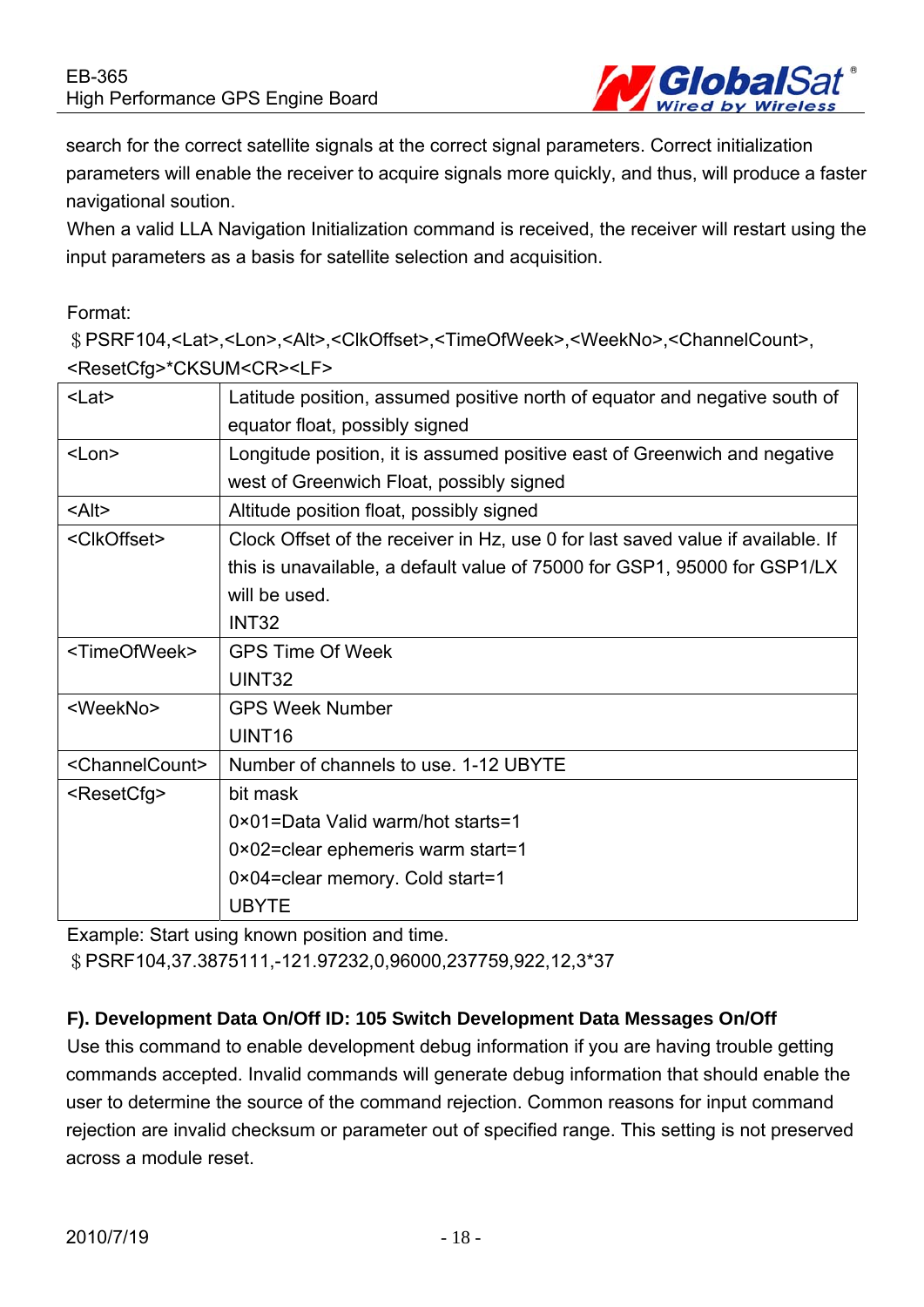

Format: \$PSRF105,<debug>\*CKSUM<CR><LF> <debug> 0=Off, 1=On Example: Debug On \$PSRF105,1\*3E Example: Debug Off  $$PSRF105,0^*3F$ 

#### **G). Select Datum ID: 106 Selection of datum to be used for coordinate Transformations**

GPS receivers perform initial position and velocity calculations using an earth-centered earth-fixed (ECEF) coordinate system. Results may be converted to an earth model (geoid) defined by the selected datum. The default datum is WGS 84 (World Geodetic System 1984) which provides a worldwide common grid system that may be translated into local coordinate systems or map datums. (Local map datums are a best fit to the local shape of the earth and not valid worldwide.)

Examples: Datum select TOKYO\_MEAN \$PSRF106,178\*32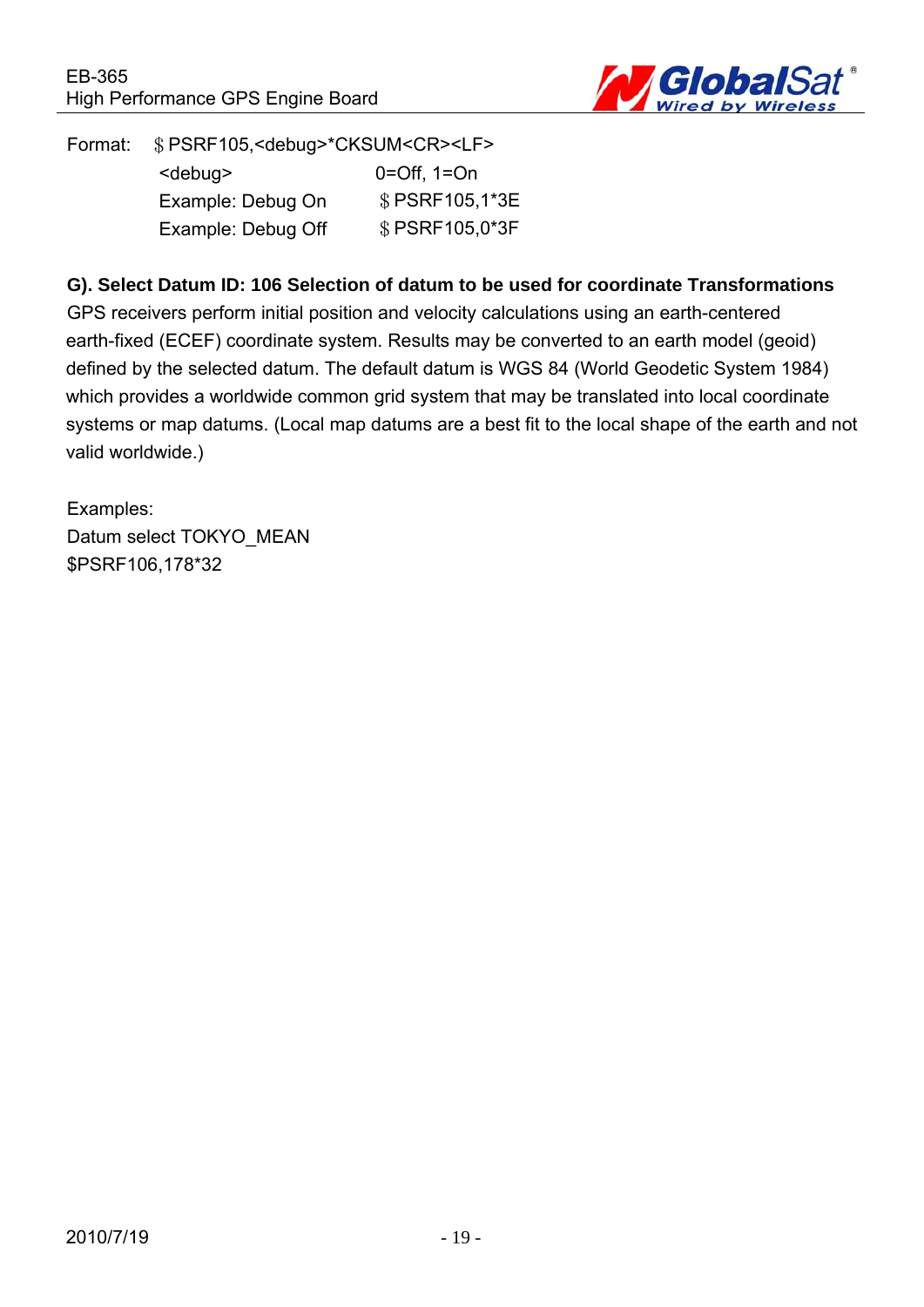

# **PCB Layout Recommend**

## **Recommended Layout PAD**



**Unit: mm Tolerance: 0.1mm**

#### **PCB Layout Recommendations**

Do not routing the other signal or power trace under the engine board.

#### **RF:**

This pin receives signal of GPS analog via external active antenna .It has to be a controlled impedance trace at 50ohm.

Do not place the RF traces close to the other signal path and not routing it on the top layer. Keep the RF traces as short as possible.

#### **Antenna:**

Keep the active antenna on the top of your system and confirm the antenna radiation pattern  $\cdot$ axial ratio、power gain、noise figure、VSWR are correct when you Setup the antenna in your case.